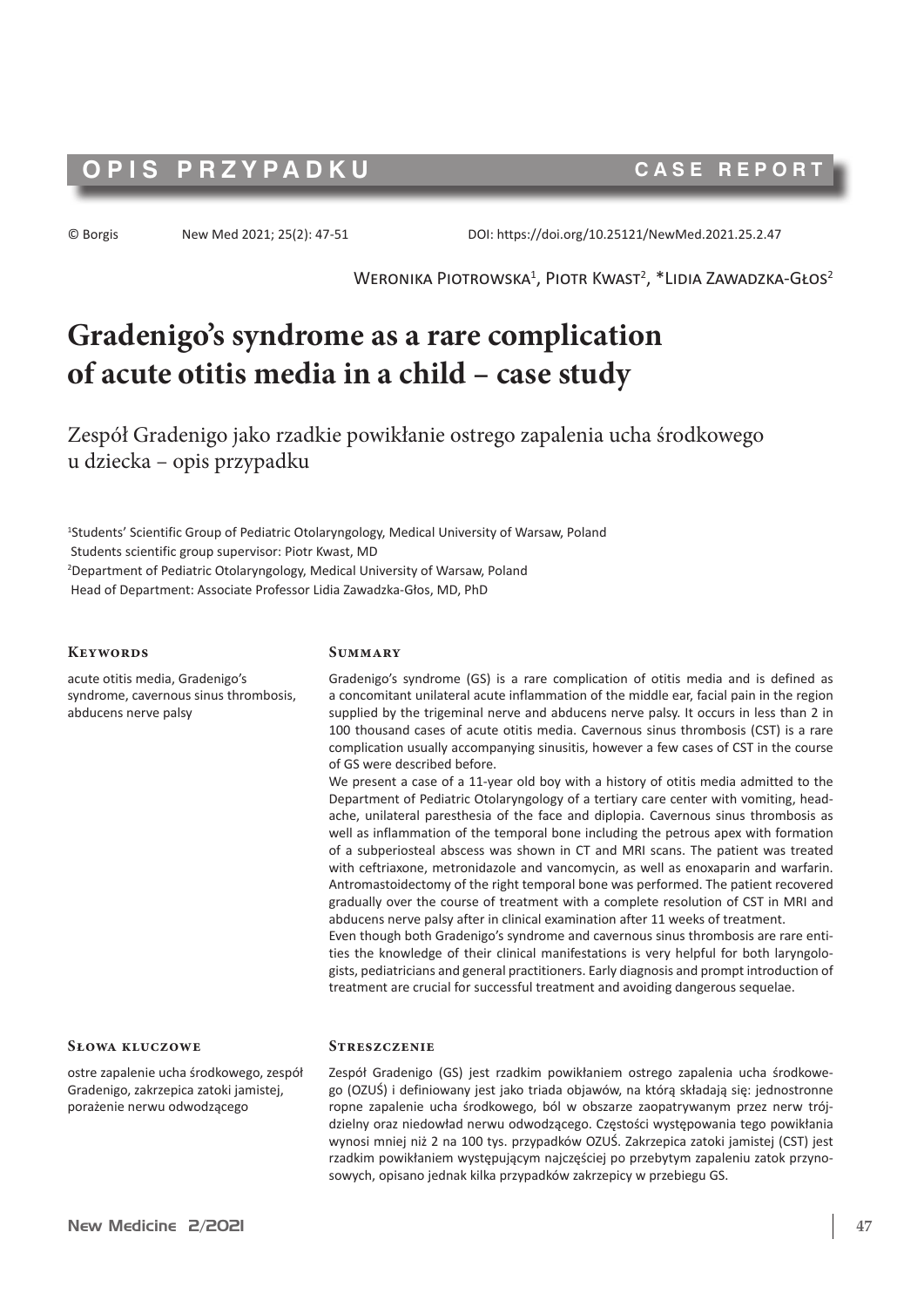Prezentujemy przypadek 11-letniego chłopca z wywiadem przebytego ostrego zapalenia ucha środkowego, skierowanego do Kliniki Otolaryngologii Dziecięcej z innego ośrodka z powodu epizodu wymiotów, bólu głowy, zaburzeń czucia prawej połowy twarzy oraz podwójnego widzenia. W konsultacji tomografii komputerowej (TK) opisano cechy zakrzepicy zatoki jamistej. Wykonany rezonans magnetyczny (MRI) twarzoczaszki z kontrastem wykazał stan zapalny w obrębie szczytu piramidy kości skroniowej prawej z ropniem podokostnowym oraz zakrzepicę zatoki jamistej po stronie prawej. Kontynuowano rozpoczętą dożylną antybiotykoterapię ceftriaksonem i metronidazolem, dołączono enoksaparynę oraz wankomycynę. Pacjenta zakwalifikowano do antromastoidektomii i drenażu ucha prawego. W 5. dobie po operacji włączono leczenie warfaryną. Po osiągnięciu terapeutycznego INR, odstawiono enoksaparynę i wypisano pacjenta do domu do dalszego leczenia ambulatoryjnego. Okres okołooperacyjny przebiegał bez powikłań, ustąpiły bóle głowy i zaburzenia czucia. W 11. tygodniu od wypisu w MRI nie stwierdzono cech ropnia podokostnowego ani zakrzepicy zatoki jamistej. Porażenie nerwu odwodzącego całkowicie ustąpiło.

Choć obecnie zarówno zespół Gradenigo, jak i zakrzepica zatoki jamistej stanowią rzadkie rozpoznania, znajomość możliwych manifestacji klinicznych tych powikłań jest istotna nie tylko dla laryngologów, ale również dla pediatrów oraz specjalistów medycyny rodzinnej. Wczesna diagnoza i rozpoczęcie leczenia są kluczowe w zapobieganiu groźnym dla życia konsekwencjom.

# **Introduction**

Gradenigo's syndrome (GS) was first described in 1907 by Guisseppe Gradenigo as the clinical triad of unilateral suppurative otitis media, pain in the region supplied by the trigeminal nerve, and ipsilateral abducens nerve palsy (1). The classical triad only occurs in less than half of patients(2).

Cavernous sinus thrombosis(CST) is a rare complication that usually arises from an infection involving the paranasal sinuses. Few case reports have been published describing venous sinus thrombosis associated with GS (3-5).

Although the incidence of GS and its potential complications have diminished since the advent of antibiotics, it is of utmost importance to remember about their lifethreatening consequences that require immediate medical intervention (2, 6).

### **Case report**

An 11-year-old boy with a history of acute otitis media (AOM) over the previous month was admitted to the Department of Pediatric Otolaryngology due to an episode of vomiting, headache, sensory disturbances in the right side of the face and diplopia.

The patient was transferred to the Department from another hospital, where computed tomography (CT) of the head was performed and intravenous treatment with ceftriaxone, metronidazole and dexamethasone was introduced.

On admission, the patient reported skin numbness in the right supraorbital area, and diplopia. Physical examination revealed impaired right eye abduction due to abducens nerve palsy (fig. 1a, b). The boy showed no symptoms related to other cranial nerve paresis. Meningeal signs were negative. Otoscopic examination revealed reddened right tympanic membrane without apparent pus in the middle ear (fig. 2).



**Fig. 1a, b.** Right abduncens nerve palsy on admission when looking to the left (a) and right (b)



**Fig. 2.** Otoscopy on admission

Blood tests revealed slightly elevated white blood cell (WBC) count of 13.04 x  $10^3/\mu$ L with 8.46 x  $10^3/\mu$ L (64.8%) neutrophils. Renal and liver function as well as C-reactive protein were within normal limits. The values of D-dimers 606.04 µg/L FEU and fibrinogen 5.38 g/L were elevated.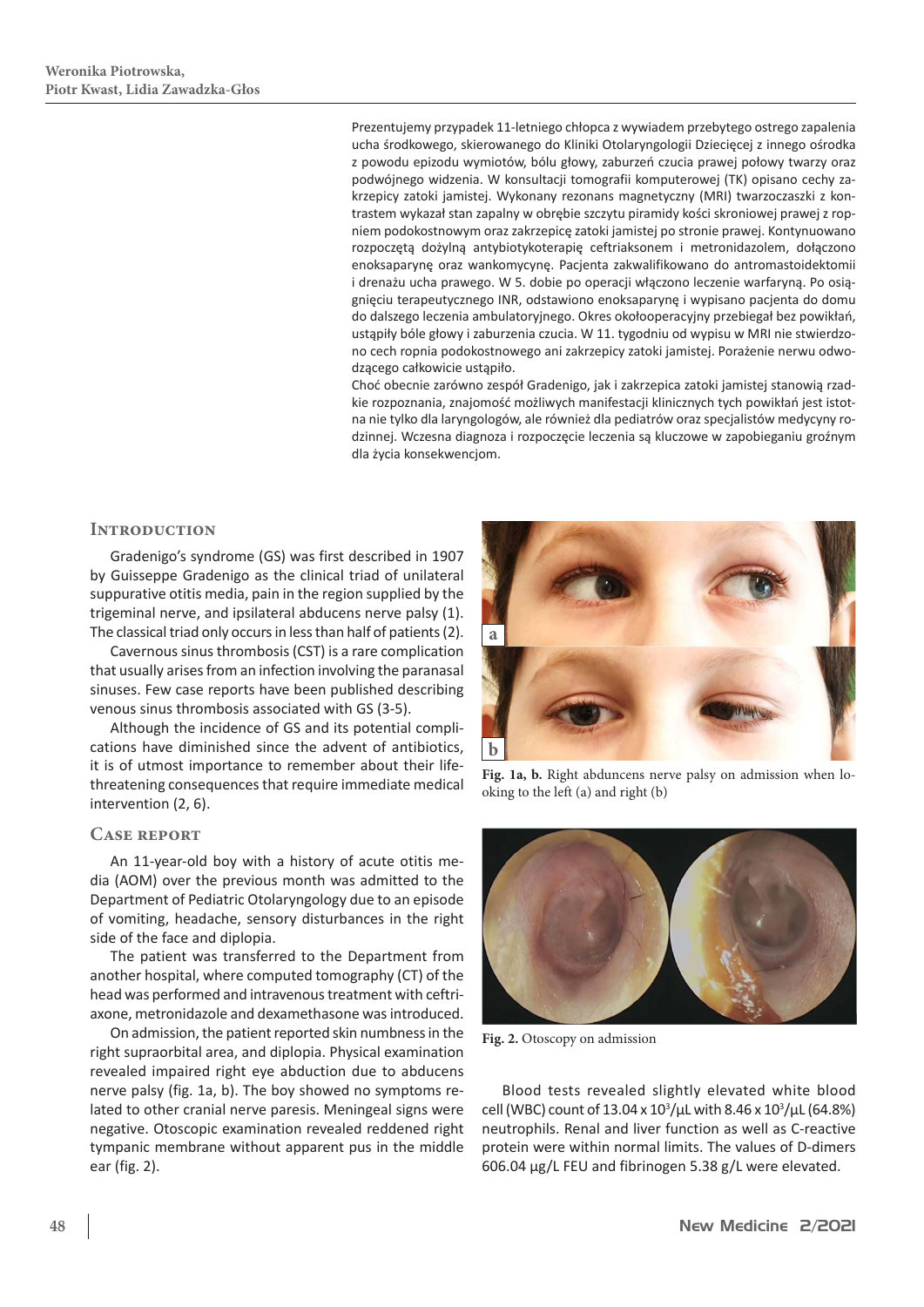Ophthalmological assessment confirmed right abducens nerve palsy, with normal fundoscopy, and normal visual acuity.

Radiological consultation of the previously made CT of the head showed signs of cavernous sinus thrombosis. A contrast-enhanced magnetic resonance imaging (MRI) of the head was performed, which showed inflammation of the right petrous apex with a subperiosteal abscess and cavernous sinus thrombosis on the right side (fig. 3).

The patient was diagnosed with GS based on his clinical presentation, which included history of acute otitis media, abducens nerve palsy, sensory disturbances in the distribution of the trigeminal nerve and the evidence of petrous apicitis. Imaging studies also revealed the presence of cavernous sinus thrombosis.

Previously started intravenous antibiotic therapy was continued, vancomycin and enoxaparin were also initiated. The patient was submitted to right antromastoidectomy with tympanostomy tube placement. Histopathological examination of the tissues removed during surgery showed remodeled, fibrotic inflammatory granulation tissue with perivascular inflammatory infiltrates. The postoperative period proceeded without complications. Headaches and sensory disturbances resolved. A gradual, albeit slow, improvement in the mobility of the right eye was observed. On the fifth day after surgery, warfarin treatment was started. After reaching the therapeutic INR range, enoxaparin was discontinued and the patient was discharged home for further outpatient treatment in good general condition, with the recommendation of a follow-up visit and right eye exercise according to ophthalmological recommendations.

In the follow-up contrast-enhanced cranial MRI performed at the 4th week after discharge, visible isolated minor thrombotic changes in the cavernous sinus were



**Fig. 3.** MRI showing inflammatory changes in the temporal bone

described, and outpatient treatment with warfarin was continued. In the 11<sup>th</sup> week after discharge, a fresh MRI scan showed a slightly increased signal intensity, absence of restricted diffusion, and a moderate contrast enhancement within the right petrous apex. There were no signs of a subperiosteal abscess or cavernous sinus thrombosis, which allowed for the termination of anticoagulant treatment. During the entire period of warfarin therapy, the patient did not experience any episodes of bleeding. The palsy of the abduction nerve resolved completely.

#### **Discussion**

Acute otitis media is the second most common pediatric diagnosis in the emergency department following upper respiratory infections. It is estimated that approximately 80% of children will experience a case of otitis media at least once in their lifetime (7). AOM complications are defined as the transition of the inflammatory process from the middle ear to the adjacent structures and are divided into intratemporal and intracranial complications (8). One of the most dangerous consequences of the spread of the disease is inflammation of the right petrous apex, which in the past occurred once in every 300 cases of otitis media and was associated with high mortality (2). The introduction of antibiotic therapy treatment reduced the incidence of this complication to less than 2 in 100,000 AOM cases (2).

The best known clinical manifestation of petrous apicitis (PA) is the triad of symptoms described by Guisseppe Gradenigo in 1907, which includes unilateral suppurative otitis media, pain in the distribution of the trigeminal nerve, often also referred to as retro-orbital pain, and ipsilateral abducens nerve palsy (1, 8). It should be remembered that the classic triad occurs only in about 14-42% of cases (2). The course of the disease in patients presenting a complete clinical picture and in patients who do not develop all components of the triad is similar (9).

The petrous part of the temporal bone has the shape of a three-sided pyramid with its apex directed medially and anteriorly (10). Close to the petrous apex, separated from it only by dura mater, lies the trigeminal ganglion (1). The abducens nerve passes through the Dorello canal located between the top of the petrous part of the temporal bone and under the petrosphenoidal ligament also known as the Gruber's ligament (11). Due to anatomical proximity of those important neurological structures the inflammatory process can easily transition from the middle ear and cause the symptoms of GS (11). An important role in spreading the infection is played by pneumatization of the temporal bone pyramid, analogous to that in the mastoid process, which is present in approximately 30% of the population (2, 12, 13). Infection may spread to remote areas by direct extension and through vascular channels (12). The further development of the infection may give rise to other intracranial complications, such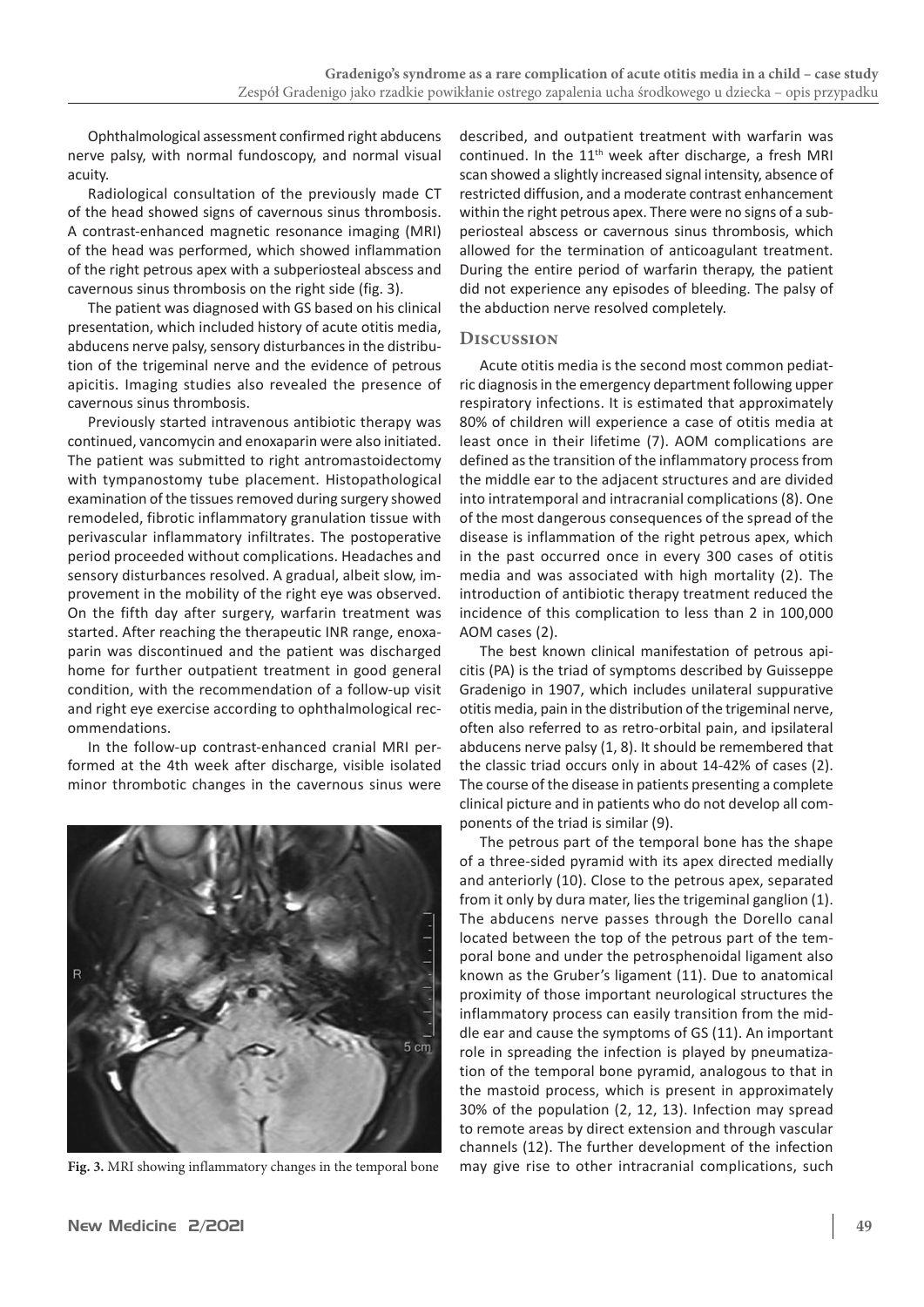as meningitis, subperiosteal abscess, paresis of the IX, X, XI cranial nerves, or prevertebral or parapharyngeal abscess (1). In nonpneumatized mastoids spread of the infection may be caused by retrograde thrombophlebitis involving the petrosal sinuses especially the venules of the petrous apex (14). This may explain the rare cases of cavernous sinus thrombosis complicating PA (2-5).

Differential diagnosis of GS includes inflammatory pseudotumor, tuberculosis, sarcoidosis, Tolosa-Hunt syndrome, intracranial abscess, and malignancy (rhabdomyosarcoma, metastases) (15, 16). The final diagnosis is typically confirmed by imaging diagnostics. Each patient with suspected complications of AOM should undergo computed tomography (CT) and magnetic resonance imaging (MRI) as soon as possible. CT scans help identify air-cell opacification, trabecular breakdown, or erosion of cortical bone and is an important element in planning possible surgical treatment(3). MRI is more sensitive in detecting dural thickening and enhancement as well as intracranial complications and has the advantage of avoiding unnecessary radiation which is important in case of pediatric patients (3, 15).

Proper management of GS is difficult to establish due to the lack of specific guidelines and the rarity of this pathology. Some authors suggest the possibility of effective conservative treatment, while in severe cases, surgical intervention is often necessary. The decision on its initiation and range should be adjusted individually in each case (9, 16, 17). Broad-spectrum antibiotic therapy is recommended for all patients with GS and should include the most common pathogens causing AOM such as Streptococcus pneumoniae, Haemophilus influenzae, Moraxella catarrhalis, Staphylococcus spp., Pseudomonas spp., beta-hemolytic streptococci, and anaerobic bacteria (2, 7, 8). Most authors suggest the use of cephalosporin or penicillin, metronidazole, and vancomycin (2-5). When the disease is diagnosed in the advanced stage or if it does not improve during conservative treatment, surgical treatment is necessary (1, 2, 18, 19). Surgical access to the petrous part of the temporal bone is limited and carries a significant risk of permanent hearing damage (2, 20). Mastoidectomy with ventilation tube placement is a significantly safer method of surgical treatment that brings good results(3, 4, 9, 18-21). Considering the serious complications of radical surgery and the risk of dangerous

consequences in the absence of effectiveness of conservative treatment alone, the choice of less invasive surgical treatment seems to be the most reasonable solution (21). However, the final choice of the surgical method depends on the pre-operative hearing condition of the patient, the severity of the disease, the individual anatomy of the temporal bone, and the surgeon's experience (21).

The incidence of cavernous sinus thrombosis ranges from 0.2 to 1.6 per 100,000 people per year, with a slightly higher incidence in children than in adults (22). The most common cause of the disease is an infection located in the central area of the face, especially in the triangular area in between the corners of the mouth and the bridge of the nose (22). Few cases of cavernous sinus thrombosis in the course of GS have been described in the literature (3, 5, 19). Clinically, CST is manifested by fever and delirium, vomiting, and involvement of the cranial nerves crossing the sinus lumen (III, IV, V1, V2, VI) (22). The mortality caused by CST before the introduction of antibiotic therapy was as high as 80%, currently it remains at the level of 8-13% (22). The use of anticoagulation remains a controversial issue in the treatment of thrombotic complications associated with head and neck infections in children (23). A Cochrane review of anticoagulation for cerebral venous sinus thrombosis found a trend towards reduced death and disability in the anticoagulated group (24). These data concerned adults and did not reach statistical significance. Despite the lack of randomized controlled trials in pediatric patients, the benefits of anticoagulation appear to outweigh its risks (5, 6, 19, 23, 25).

# **Conclusions**

Gradenigo's syndrome is seldom seen in modern medicine thanks to widespread antibiotic use for the treatment of acute otitis media. Rare cases of the cavernous sinus thrombosis are a potentially life-threatening complications of GS. Each child with suspected complications after AOM should undergo a CT or MRI scan. The knowledge of possible clinical manifestations of rare AOM complications is important not only for specialists in otolaryngology, but also for pediatricians and family medicine specialists, because early recognition and timely management are crucial in preventing the occurrence of life-threatening consequences.

## **Conflict of interest Konflikt interesów**

None Brak konfliktu interesów

### **References/Piśmiennictwo**

- 1. Motamed M, Kalan A: Gradenigo's syndrome. Postgrad Med J 2000; 76(899): 559-560.
- 2. Gadre AK, Chole RA: The changing face of petrous apicitis a 40-year experience. Laryngoscope 2018; 128(1): 195-201.
- 3. Sousa Menezes A, Ribeiro D, Balona F et al.: Gradenigo's Syndrome with Carotid Septic Stenosis. Case Rep Otolaryngol 2020; 2020: 9439184.
- 4. Jensen PV, Hansen MS, Møller MN, Saunte JP: The Forgotten Syndrome? Four Cases of Gradenigo's Syndrome and a Review of the Literature. Strabismus 2016; 24(1): 21-27.